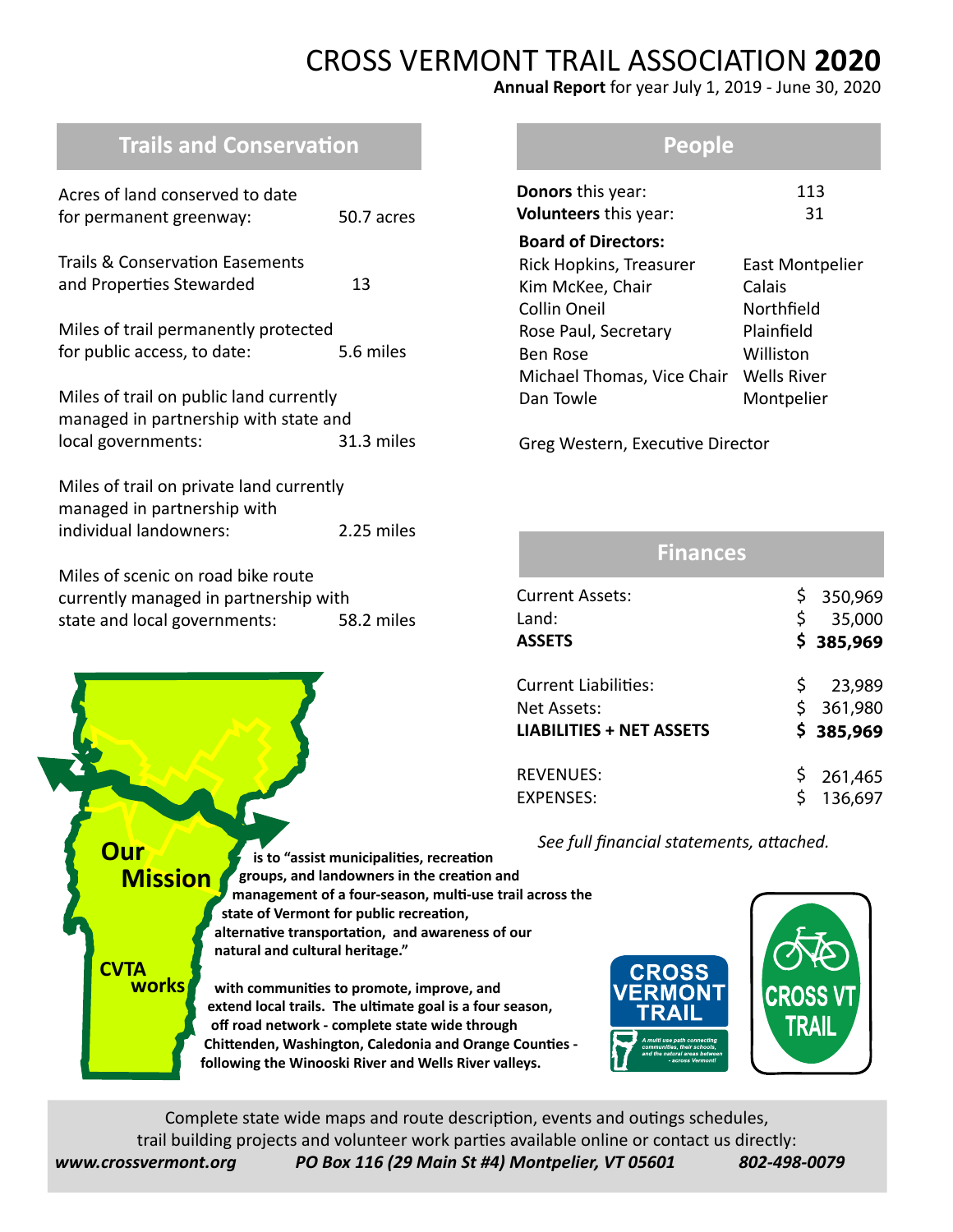#### Cross Vermont Trail Association, Inc. **Statement of Financial Position**

*For the FY July 1, 2019 - June 30, 2020 as of the end of the year on June 30.*

### ASSETS

| <b>Current Assets</b>                                                                                                           |                                            |
|---------------------------------------------------------------------------------------------------------------------------------|--------------------------------------------|
| Cash<br>Receivable<br><b>Prepaid Exp</b><br><b>Accrued Rev</b><br><b>Other Current Assets</b>                                   | 290,976<br>42,619<br>1,694<br>15,654<br>25 |
| <b>Total Current Assets</b>                                                                                                     | 350,969                                    |
| <b>Noncurrent Assets</b>                                                                                                        |                                            |
| Land<br>Equipment<br>Less: accumulated depreciation                                                                             | 35,000                                     |
| <b>Total Noncurrent Assets</b>                                                                                                  | 35,000                                     |
| <b>Total Assets</b>                                                                                                             | 385,969                                    |
| <b>LIABILITIES AND NET ASSETS</b>                                                                                               |                                            |
| <b>Current Liabilities</b>                                                                                                      |                                            |
| Payable<br><b>Accrued Payroll</b><br><b>Reimbursable Direct Costs</b><br><b>Conditional Advances</b><br><b>Short Term Loans</b> | 5,133<br>1,615<br>12,241<br>5,000          |
| <b>Total current liabilities</b>                                                                                                | 23,989                                     |
| <b>Total liabilities</b>                                                                                                        | 23,989                                     |
| <b>Net Assets</b><br>without donor restrictions:                                                                                |                                            |
| Unrestricted<br>with donor restrictions:                                                                                        | 68,790                                     |
| <b>Temporarily Restricted</b><br><b>Permanently Restricted</b>                                                                  | 279,355<br>13,835                          |
| <b>Total net assets</b>                                                                                                         | 361,980                                    |
| <b>Total liabilities and net assets</b>                                                                                         | 385,969                                    |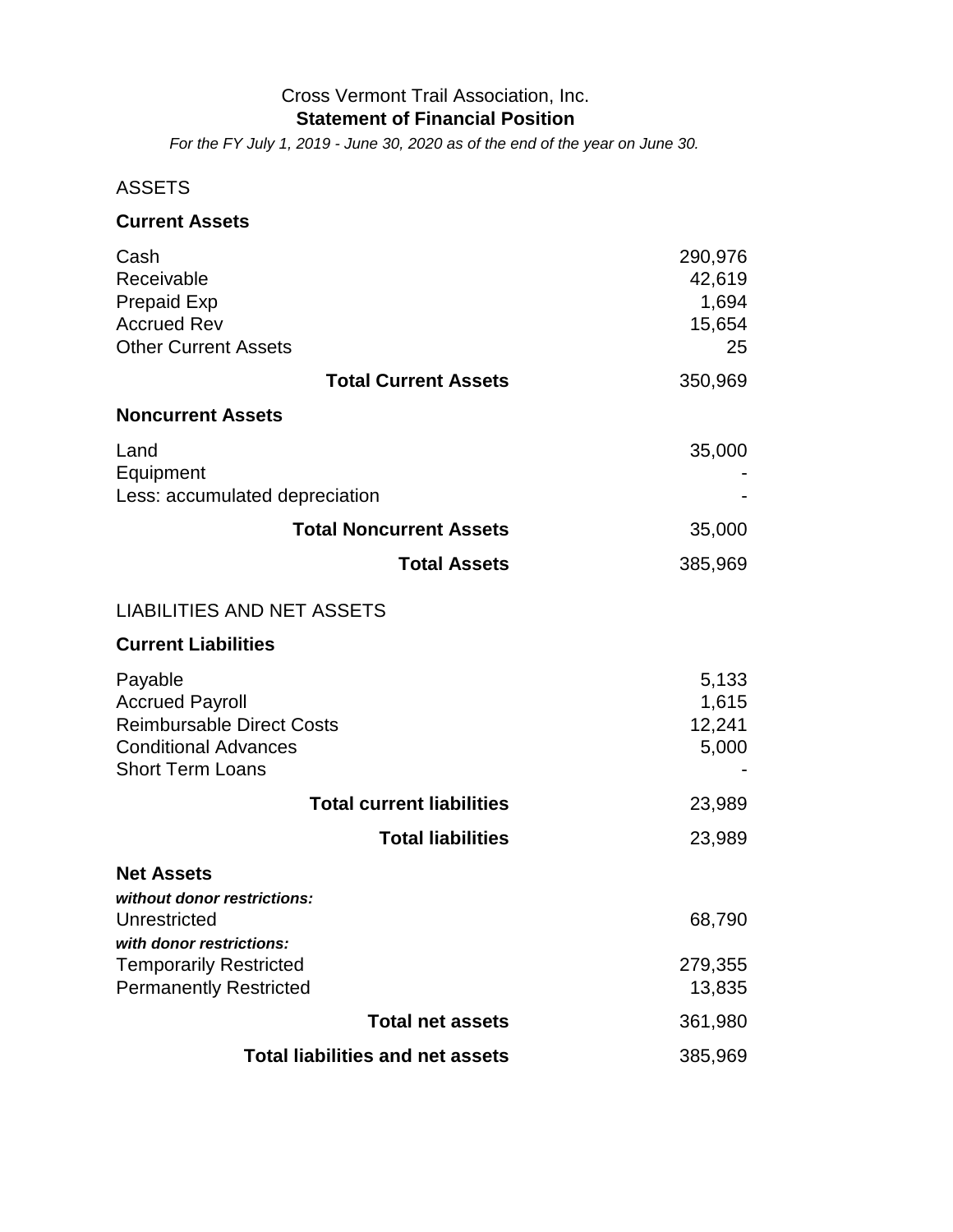#### Cross Vermont Trail Association, Inc. **Statement of Financial Activities**

*For the FY July 1, 2019 - June 30, 2020 as of the end of the year on June 30.*

|                                           | <b>Without Donor</b><br><b>Restrictions</b> | <b>With donor restrictions:</b>     |                                         |                                  |              |  |  |  |  |
|-------------------------------------------|---------------------------------------------|-------------------------------------|-----------------------------------------|----------------------------------|--------------|--|--|--|--|
|                                           |                                             | <b>Conditional</b><br><b>Grants</b> | <b>Temporarily</b><br><b>Restricted</b> | Permanently<br><b>Restricted</b> | <b>Total</b> |  |  |  |  |
| <b>Revenues</b>                           |                                             |                                     |                                         |                                  |              |  |  |  |  |
| Contributions                             | 15,798                                      |                                     | 108,677                                 | 2,000                            | 126,475      |  |  |  |  |
| Grants                                    | 22,000                                      | 110,050                             |                                         | 2,000                            | 134,050      |  |  |  |  |
| Other Income                              | 709                                         |                                     | 388                                     |                                  | 1,097        |  |  |  |  |
| Less: Cost of Sales                       | (158)                                       |                                     |                                         |                                  | (158)        |  |  |  |  |
| In-kind                                   |                                             |                                     |                                         |                                  |              |  |  |  |  |
| Rev before satisfaction of conditions and |                                             |                                     |                                         |                                  |              |  |  |  |  |
| releases from restriction                 | 38,350                                      | 110,050                             | 109,065                                 | 4,000                            | 261,465      |  |  |  |  |
| Net Assets Released from Restriction      | 126,178                                     | (110,050)                           | (16, 128)                               |                                  |              |  |  |  |  |
| <b>Total Revenue</b>                      | 164,528                                     |                                     | 92,937                                  | 4,000                            | 261,465      |  |  |  |  |
| <b>Expenses</b>                           |                                             |                                     |                                         |                                  |              |  |  |  |  |
| Program                                   | 123,188                                     |                                     |                                         |                                  | 123,188      |  |  |  |  |
| Administration                            | 12,047                                      |                                     |                                         |                                  | 12,047       |  |  |  |  |
| Fundraising                               | 1,462                                       |                                     |                                         |                                  | 1,462        |  |  |  |  |
| <b>Total Expenses</b>                     | 136,697                                     |                                     |                                         |                                  | 136,697      |  |  |  |  |
| Change in Net Assets                      | 27,832                                      |                                     | 92,937                                  | 4,000                            | 124,768      |  |  |  |  |
| Net Assets, beginning of Fiscal Year      | 40,958                                      |                                     | 186,418                                 | 9,835                            | 237,212      |  |  |  |  |
| Net Assets, end of period                 | 68,790                                      |                                     | 279,355                                 | 13,835                           | 361,980      |  |  |  |  |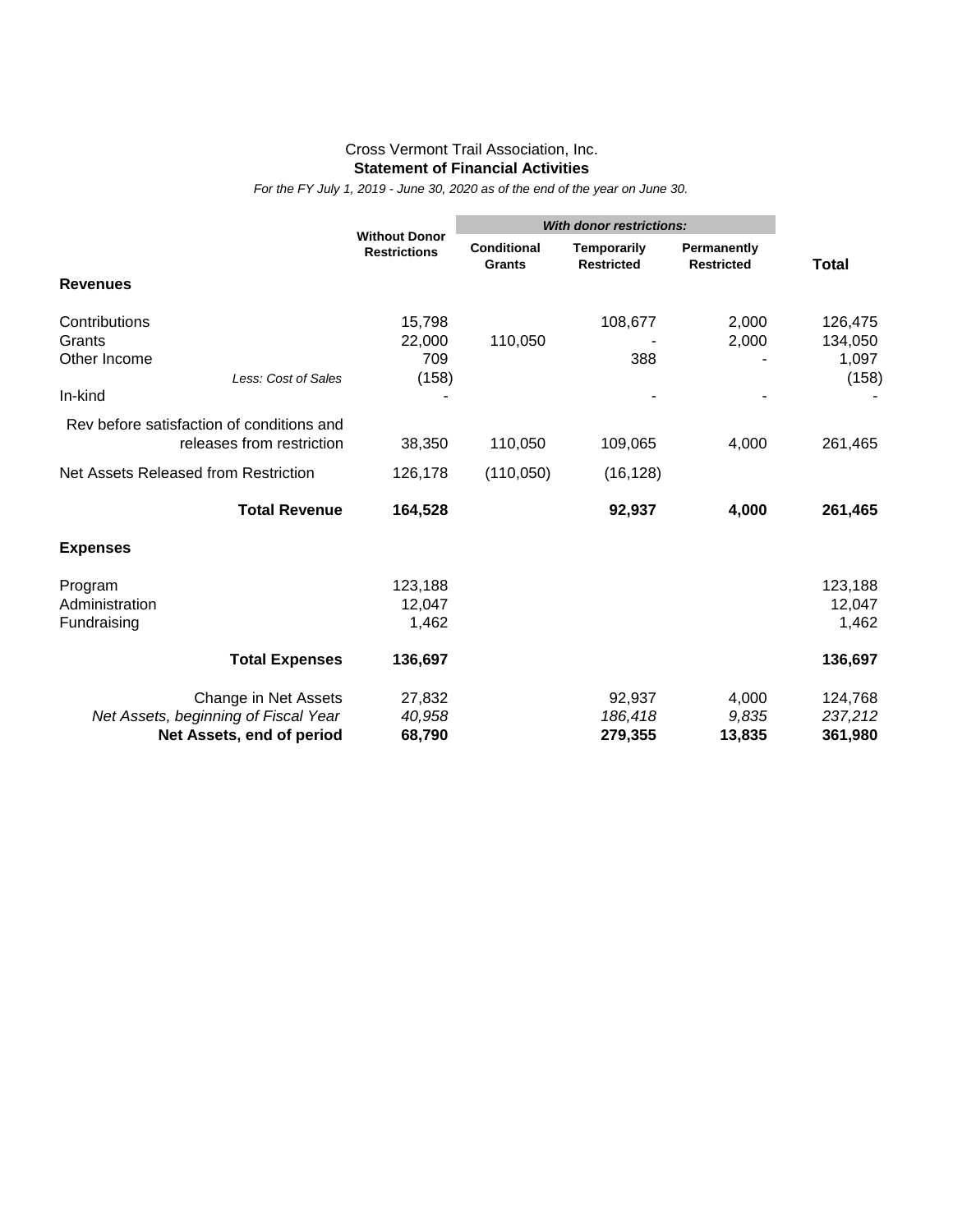## Cross Vermont Trail Association, Inc.

**Statement of Cash Flows**

*For the FY July 1, 2019 - June 30, 2020 as of the end of the year on June 30.*

## **Cash flows from operating activities:**

| <b>Changes in net assets</b>                                                                                                                                                                                                                                                                                                                                                                                                                         | 124,768                                                |  |  |
|------------------------------------------------------------------------------------------------------------------------------------------------------------------------------------------------------------------------------------------------------------------------------------------------------------------------------------------------------------------------------------------------------------------------------------------------------|--------------------------------------------------------|--|--|
| Adjustments to reconcile change in net assets to net cash provided by<br>operating activities.                                                                                                                                                                                                                                                                                                                                                       |                                                        |  |  |
| add Depreciation<br>(increase) decrease Receivables<br>(increase) decrease Prepaid Exp<br>increase (decrease) Payables<br>increase (decrease) Conditional Advances<br>(increase) decrease Inventory<br>(deduct) noncash donations of land received<br>add noncash donations of land made<br>(deduct) noncash donations of equipment<br>(deduct) Contributions restricted for endowment<br>(deduct) Interest restricted for reinvestment in endowment | (37, 275)<br>(108)<br>14,275<br>25<br>(2,000)<br>(198) |  |  |
| Net cash flows from operating activities                                                                                                                                                                                                                                                                                                                                                                                                             | 99,462                                                 |  |  |
| <b>Cash flows from investing activities</b>                                                                                                                                                                                                                                                                                                                                                                                                          |                                                        |  |  |
| (Purchase) of land<br>(Purchase) of equipment                                                                                                                                                                                                                                                                                                                                                                                                        | (25,000)                                               |  |  |
| Net cash flows from investing activities                                                                                                                                                                                                                                                                                                                                                                                                             | (25,000)                                               |  |  |
| <b>Cash flows from financing activities</b>                                                                                                                                                                                                                                                                                                                                                                                                          |                                                        |  |  |
| Contributions restricted for investment in endowment<br>Interest restricted for reinvestment in endowment<br>Proceeds (payment) short term debt                                                                                                                                                                                                                                                                                                      | 2,000<br>198                                           |  |  |
| Net cash flows from financing activities                                                                                                                                                                                                                                                                                                                                                                                                             | 2,198                                                  |  |  |
| Net increase (decrease) in cash<br>Cash, beginning of year<br>Cash, as of this statement                                                                                                                                                                                                                                                                                                                                                             | 76,660<br>209,310<br>285,970                           |  |  |
| Supplemental disclosure of cash flow information                                                                                                                                                                                                                                                                                                                                                                                                     |                                                        |  |  |
| Cash paid during the year for interest                                                                                                                                                                                                                                                                                                                                                                                                               | 60                                                     |  |  |